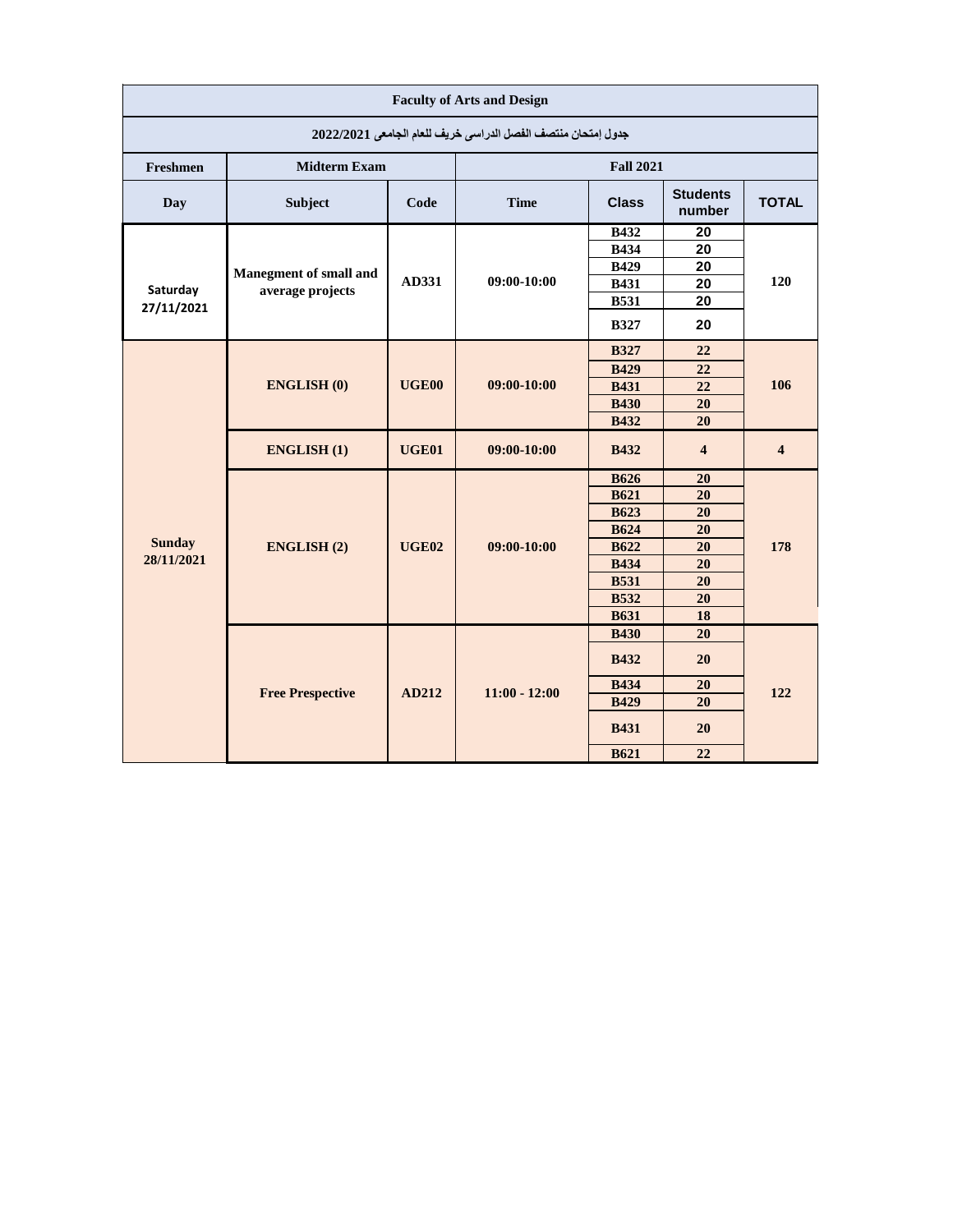| <b>Monday</b><br>29/11/2021 | <b>Communication Skills</b> (1) | <b>UCS01</b> | 09:00-10:00   | <b>B430</b> | ${\bf 20}$      | 173 |
|-----------------------------|---------------------------------|--------------|---------------|-------------|-----------------|-----|
|                             |                                 |              |               | <b>B432</b> | 20              |     |
|                             |                                 |              |               | <b>B434</b> | 20              |     |
|                             |                                 |              |               | <b>B429</b> | 20              |     |
|                             |                                 |              |               | <b>B431</b> | 20              |     |
|                             |                                 |              |               | <b>B621</b> | $\overline{20}$ |     |
|                             |                                 |              |               | <b>B622</b> | 20              |     |
|                             |                                 |              |               | <b>B623</b> | $20\,$          |     |
|                             |                                 |              |               | <b>B624</b> | $\overline{13}$ |     |
|                             |                                 |              |               | <b>B328</b> | 20              | 247 |
|                             |                                 |              |               | <b>B330</b> | 20              |     |
|                             |                                 |              |               | <b>B327</b> | 40              |     |
|                             |                                 |              |               | <b>B631</b> | $\overline{25}$ |     |
|                             |                                 | <b>UCS02</b> |               | <b>B626</b> | 25              |     |
|                             | <b>Communication Skills</b> (2) |              | 09:00-10:00   | <b>B531</b> | 35              |     |
|                             |                                 |              |               | <b>B532</b> | 35              |     |
|                             |                                 |              |               | <b>B433</b> | 15              |     |
|                             |                                 |              |               | <b>B460</b> | 20              |     |
|                             |                                 |              |               | <b>B632</b> | 13              |     |
|                             | <b>Computer Skills (1)</b>      | <b>UEC01</b> | 09:00-10:00   | <b>B430</b> | 21              | 183 |
|                             |                                 |              |               | <b>B432</b> | 21              |     |
|                             |                                 |              |               | <b>B434</b> | 21              |     |
|                             |                                 |              |               | <b>B429</b> | 20              |     |
|                             |                                 |              |               | <b>B431</b> | 20              |     |
|                             |                                 |              |               | <b>B621</b> | 20              |     |
| <b>Tuesday</b>              |                                 |              |               | <b>B622</b> | 20              |     |
|                             |                                 |              |               | <b>B623</b> | 20              |     |
|                             |                                 |              |               | <b>B624</b> | 20              |     |
| 30/11/2021                  | <b>Art Appreciation</b>         | AD232        | $3:00 - 4:00$ | <b>B430</b> | $\overline{20}$ | 180 |
|                             |                                 |              |               | <b>B432</b> | $20\,$          |     |
|                             |                                 |              |               | <b>B434</b> | 20              |     |
|                             |                                 |              |               | <b>B429</b> | 20              |     |
|                             |                                 |              |               | <b>B431</b> | 20              |     |
|                             |                                 |              |               | <b>B621</b> | 20              |     |
|                             |                                 |              |               | <b>B622</b> | 20              |     |
|                             |                                 |              |               | <b>B623</b> | 20              |     |
|                             |                                 |              |               | <b>B624</b> | 20              |     |